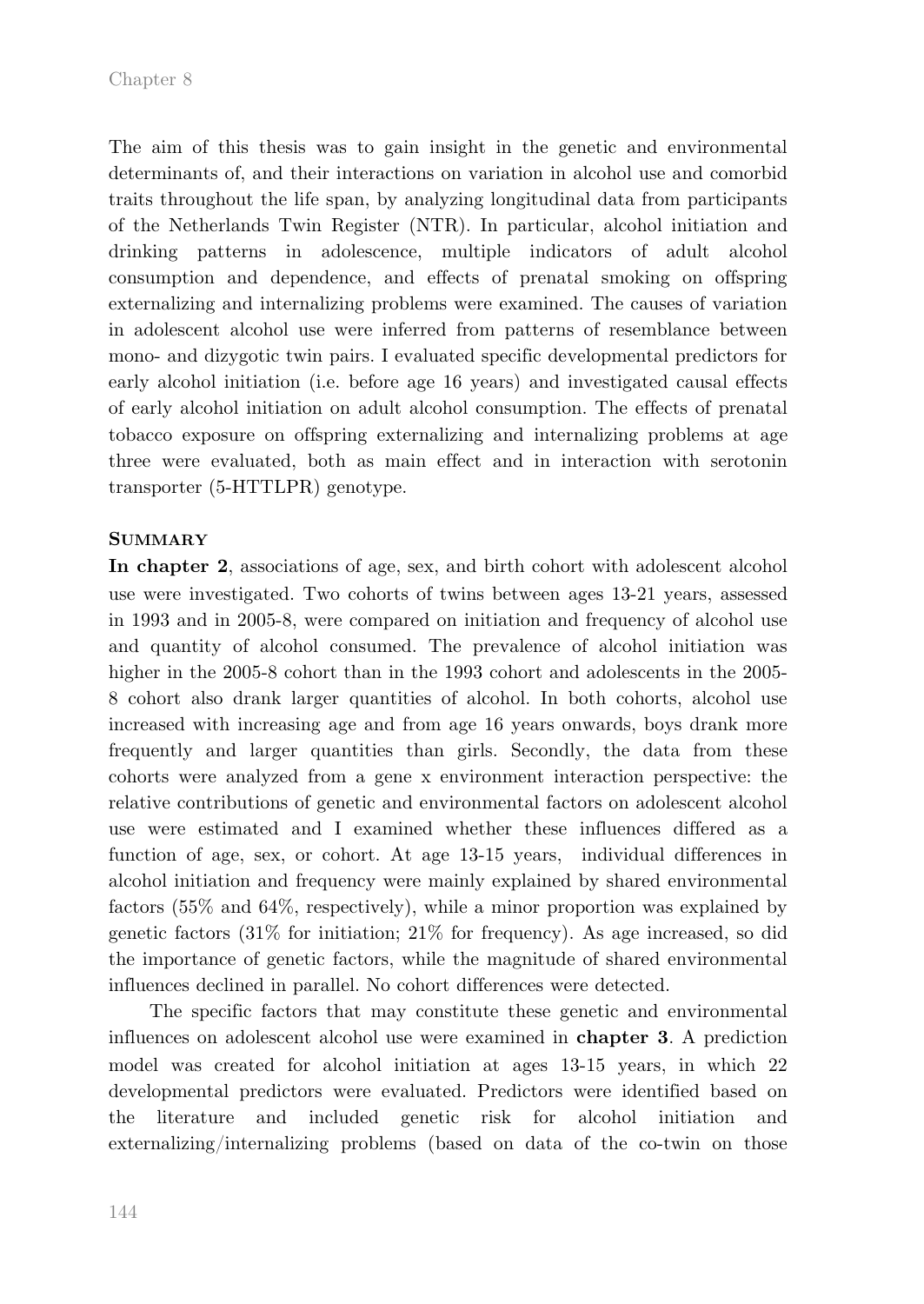traits), prenatal substance exposure and childhood risk factors, e.g. childhood externalizing/internalizing problems and parental divorce, and adolescent risk factors, including externalizing/internalizing problems, lifestyle, and peer-related factors. Subjects at higher genetic risk for alcohol initiation, who had friends who drank alcohol, and who had started smoking at an early age, were at increased risk of initiating alcohol use before age 16 years. Externalizing problems were only moderately and indirectly associated with early alcohol initiation, and internalizing problems were marginally and indirectly associated.

Early alcohol initiation is consistently related to increased adult alcohol consumption and alcohol abuse. In **chapter 4**, a co-twin control design was applied to examine whether these associations are due to a general underlying vulnerability to alcohol consumption or to causal effects of early alcohol initiation. Within monozygotic twin pairs, twins who had started drinking early were compared to their co-twin, who had started later, on normative and problematic forms of alcohol use in adulthood. Early alcohol initiation was associated with adult alcohol consumption at the population level, but within MZ twin pairs, early drinkers did not differ significantly from their brother or sister, suggesting that early alcohol initiation does not lead to significant increases in adult alcohol consumption.

An epidemiological analysis of adult alcohol consumption in the adult Dutch population was described in **chapter 5.** Alcohol consumption and demographic/lifestyle traits were described by age and sex. Associations between alcohol consumption indicators and demographic/lifestyle traits were examined by regressing aspects of alcohol use on age, sex, their interaction, and demographic/lifestyle variables. The most striking age patterns were observed for frequency of alcohol use, which was lowest between 18-25 years and highest above age 65 years. Moreover, women consumed the lowest quantities of alcohol between 25-45 years and the largest quantities between 55-65 years. Participants in the younger age groups reported lower age at alcohol initiation, at onset of regular drinking, and at first alcohol intoxication than the older participants. Among older participants, men initiated alcohol use and regular drinking earlier, and had lower age at first intoxication than women, but among young adults, no sex differences were observed. Heavy alcohol use was most strongly predicted by older age, sex (male), and initiation of smoking and cannabis use, and to a lesser extent by high educational attainment, student status, and financial stress.

In **chapter 6**, I examined transmission of risk for externalizing and internalizing problems from parents to offspring. Causal effects of prenatal tobacco exposure and effects of shared genes and environment on offspring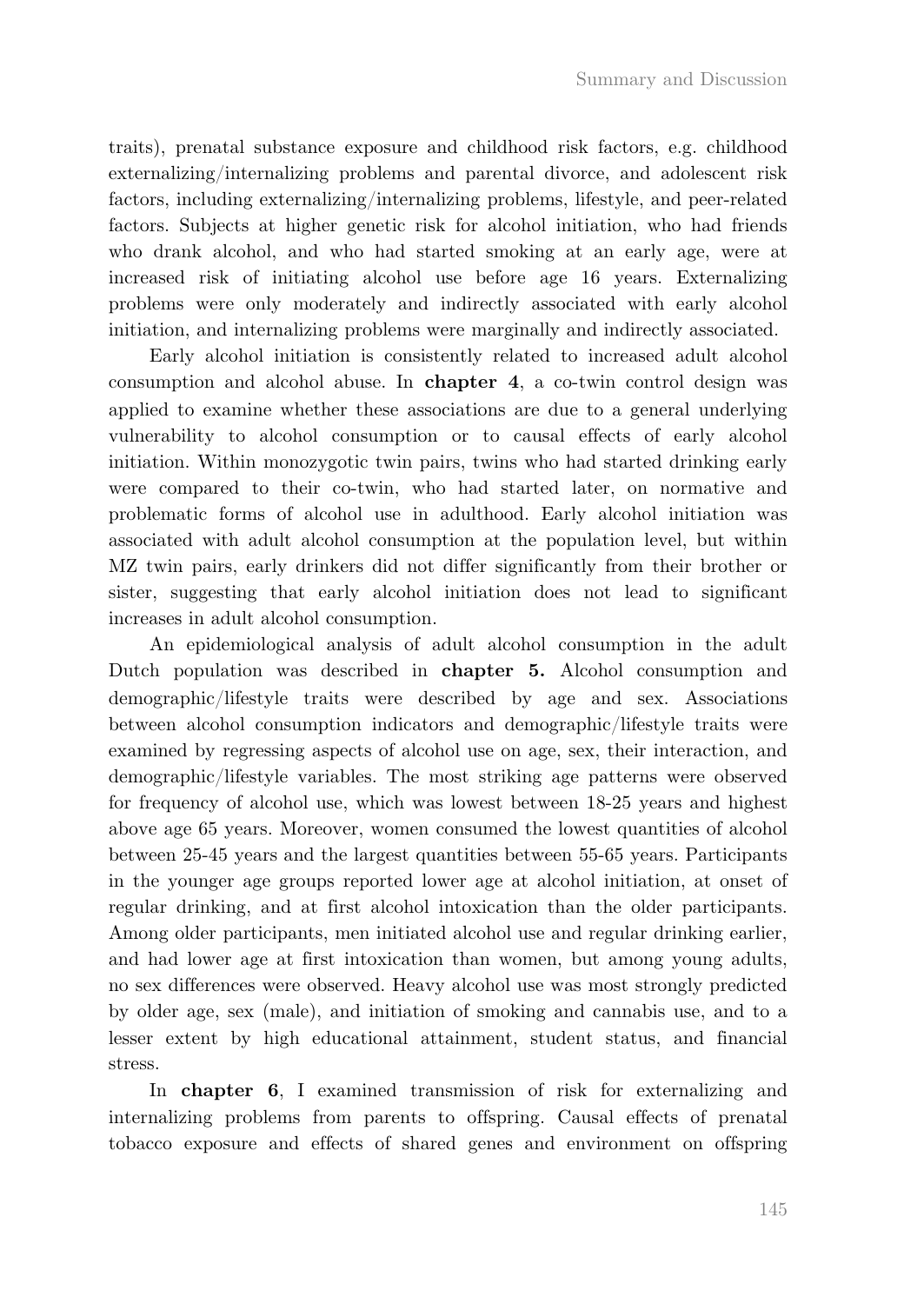externalizing and internalizing at age 3 were disentangled by comparing the associations of maternal and paternal smoking. Effects of prenatal tobacco exposure were further examined by selecting offspring of mothers who had ever smoked and comparing offspring of mothers who quit before pregnancy to mothers who continued smoking during pregnancy. Finally, effects of tobacco exposure in different pregnancy trimesters were investigated. Maternal prenatal smoking was more strongly related to offspring outcomes than paternal smoking, consitent with direct effects of prenatal tobacco exposure on offspring externalizing problems. Moreover, offspring of mothers who continued to smoke during pregnancy had more externalizing problems than offspring whose mothers quit before pregnancy, adding support for direct effects of prenatal tobacco exposure. Associations between prenatal smoking and internalizing problems were weaker and not consistent with causal effects. Tobacco exposure in the first or last trimester, compared to exposure during the entire pregnancy, was not related to lower levels of offspring externalizing/internalizing problems.

**Chapter 7** elaborated on effects of prenatal maternal smoking by reporting a replication effort of an interaction between serotonin transporter genotype (5-HTTLPR) and prenatal maternal smoking on offspring internalizing problems, which was recently described in a Dutch population-based sample of children by Cents et al. (2012). In the original study, no main effects of serotonin transporter genotype or prenatal maternal smoking were observed, but children who carried the risk (s) allele on 5-HTTLPR and who were prenatally exposed to tobacco showed increased internalizing problems at age 3. The replication study revealed no significant main effects of maternal/child 5- HTTLPR genotype and prenatal maternal smoking on offspring internalizing problems, nor an interaction between these predictors.

## **GENERAL DISCUSSION**

## Early alcohol use and comorbid traits

Timing of alcohol initiation is associated with multiple factors occurring throughout development that either increase risk of early initiation or protect against it (Kendler et al., 2011b; Zucker et al., 2008). I demonstrated that in Dutch adolescents, alcohol-specific genetic risk, smoking initiation, and peer alcohol use were more strongly related to early alcohol initiation than externalizing and internalizing problems, which were only indirectly associated (chapter 3). This is surprising, especially for externalizing problems, since a large body of literature supports strong associations between these problems and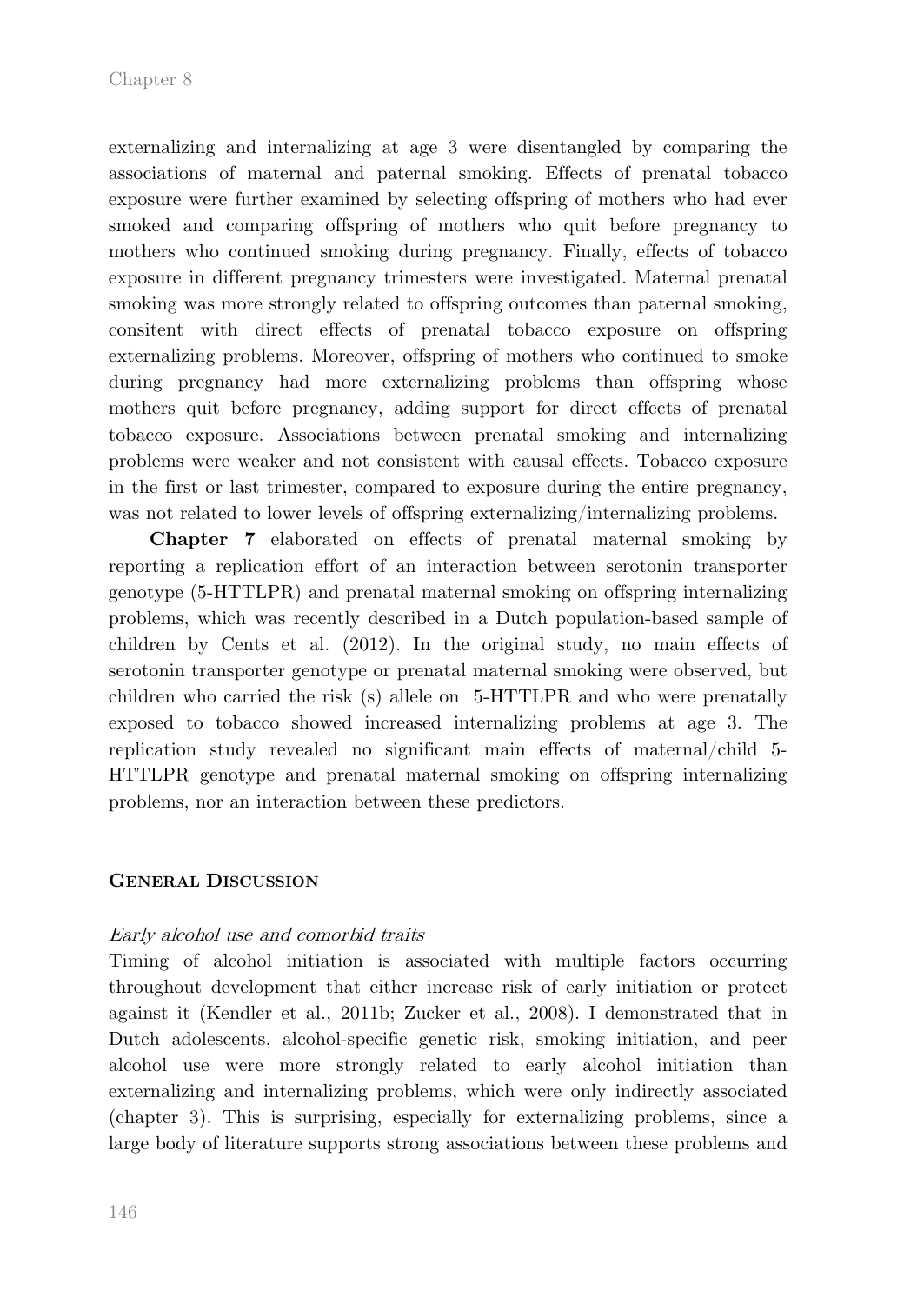alcohol initiation (e.g. Donovan, 2004; Hussong et al., 2011; Iacono et al., 2008). As discussed in chapter 3, possible explanations for these different findings involve age or severity of alcohol use indicator. Effects of age may be clarified by applying this model fitting approach to alcohol use in older adolescents. Whether severity of alcohol use indicator explained the different findings was addressed in an additional analysis. The same set of predictors and modeling procedure were applied to the same sample  $(N=1.563)$ , but with weekly alcohol use (a dichotomous variable; drinking at least once a week/less often than once a week) as the outcome variable. In the 13-15 age group, this is a substantially more severe indicator of alcohol use than alcohol initiation. Standardized regression coefficients estimated under the best model are shown in Figure 1. Weekly alcohol use was directly predicted by genetic risk for weekly alcohol use and by peer alcohol use, and as with alcohol initiation, externalizing and internalizing problems were indirectly associated. These findings imply that in this young age group, severity of alcohol use indicator is not what determined the weak, indirect associations between alcohol initiation and externalizing/internalizing problems. Instead, age may be a more important factor in explaining this inconsistency with previous findings.

## Correlated and intersecting pathways to adolescent alcohol use

Categorizing the predictors identified in chapter 3 (alcohol-specific genetic risk, smoking initiation, and peer alcohol use) as genetic, shared environmental, or nonshared environmental influences is complicated, since they do not necessarily reflect just one of these factors. Co-twin data were used to index genetic risk for alcohol initiation, but these data may include shared environmental effects as well. Peer-related processes mainly take place outside the family environment, and may therefore constitute nonshared environmental influences, but they may also reflect shared environmental effects, as twin pairs tend to have common friends (Loehlin, 2010). Peer alcohol use is often seen as an environmental factor, while this predictor likely also reflect genetic effects, since adolescents, particularly girls, who have a higher genetic liability to drink, tend to choose friends and romantic partners with similar drinking behavior (active geneenvironment correlation or  $r_{\text{GE}}$ ) (Agrawal et al., 2010a; Loehlin, 2010; van der Zwaluw et al., 2009).

Moreover, genetic and environmental factors do not affect alcohol initiation independently. If sensitivity to the environment differs between genotypes, this constitutes gene x environment interaction (Eaves, 1987). Several specific environmental factors interact with genetic factors, such as peer substance use (Agrawal et al., 2010a; Guo et al., 2009), religiosity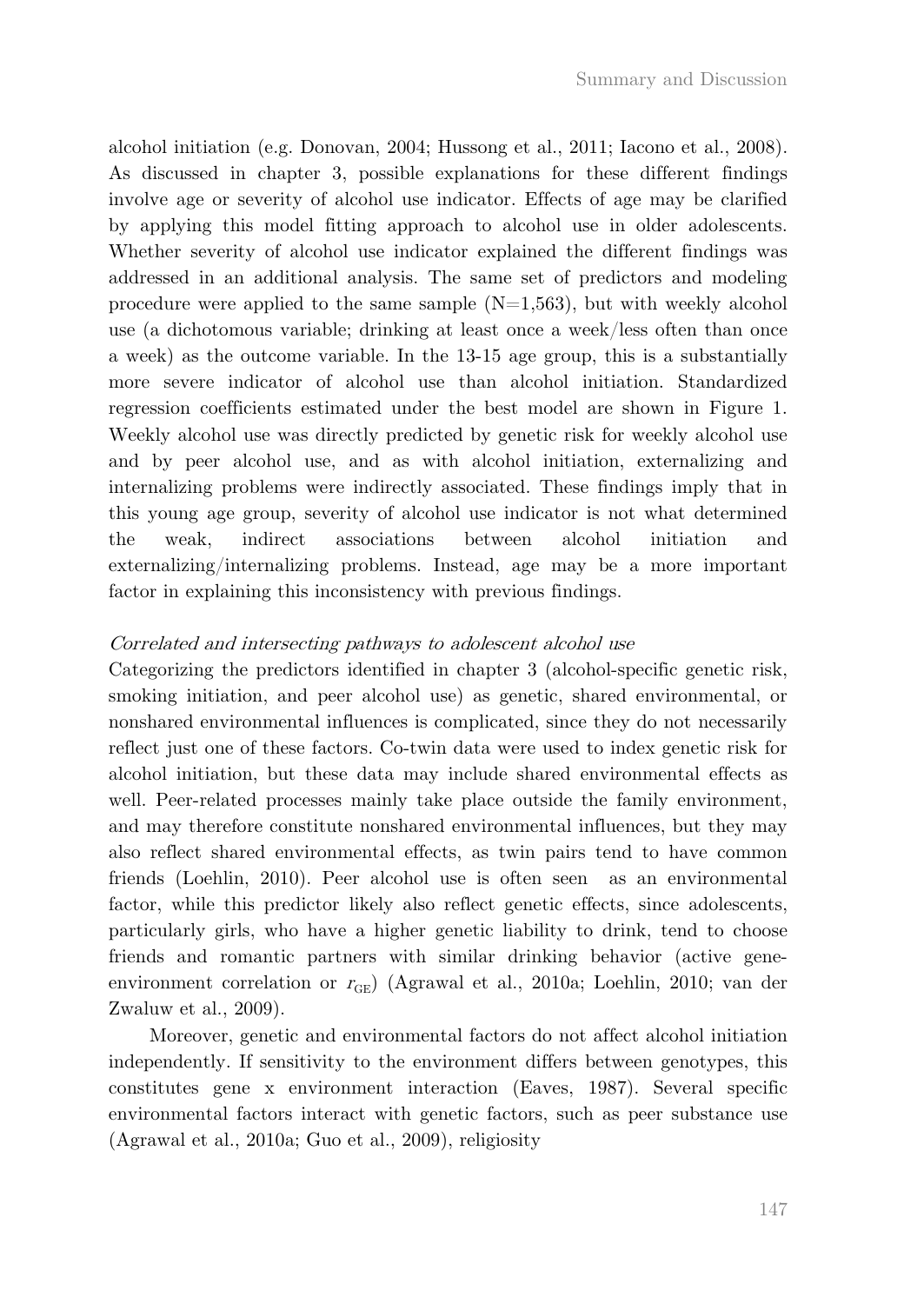

FIGURE 1 Standardized partial regression coefficients estimated under the best fitting model predicting weekly alcohol use. Variables are grouped by developmental timing (genetic risk, prenatal, childhood, and adolescence). Pathways directly related to alcohol initiation are depicted in black, the indirect pathways are shown in grey.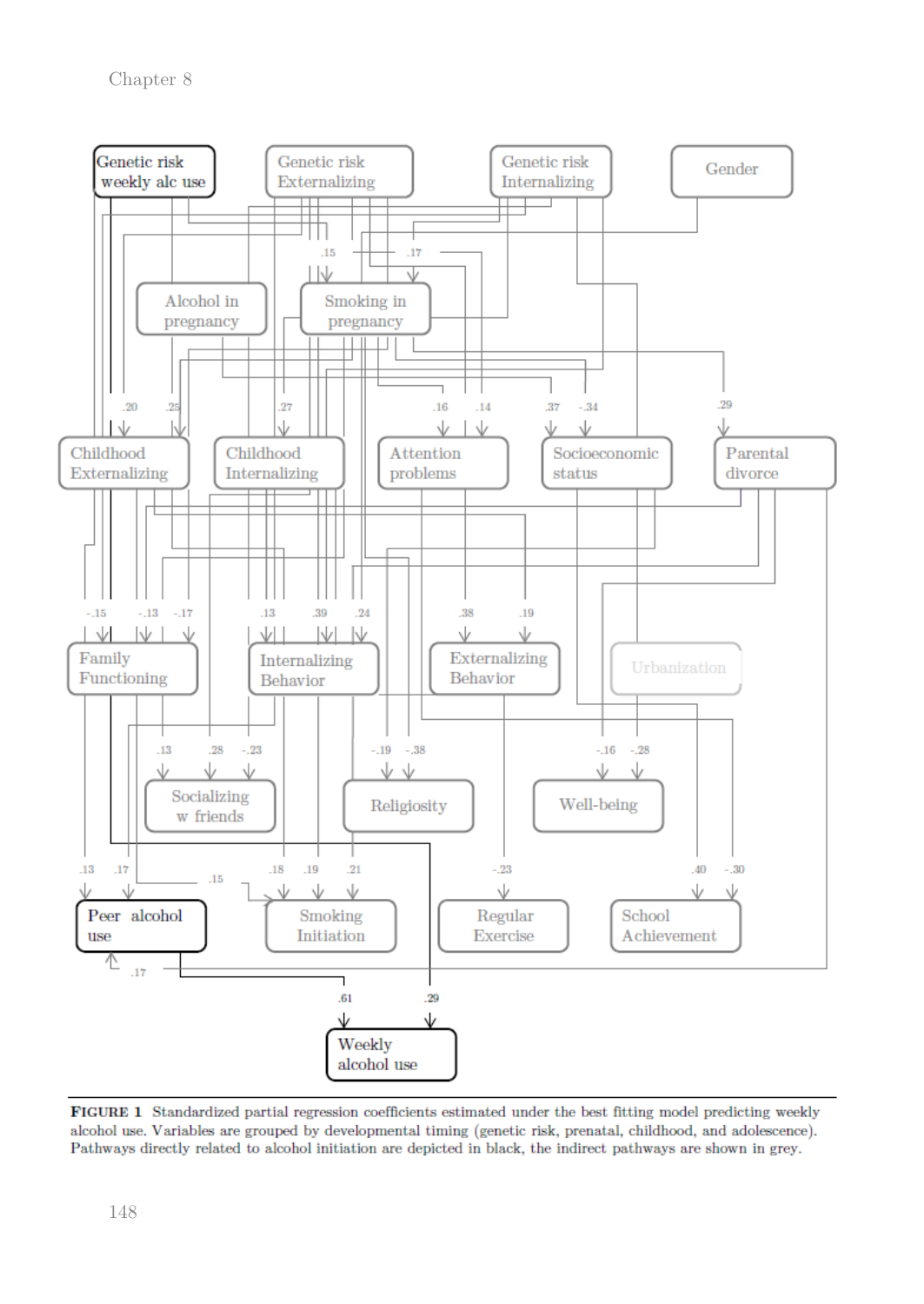(Button et al., 2010; Koopmans et al., 1999b), socio-regional factors (Legrand et al., 2008; Rose et al., 2001a) and parental monitoring (Dick et al., 2007b). Generally, these studies suggest that genetic influences on adolescent alcohol use are stronger in more permissive environments. Environmental factors may also interact with specific genotypes, as has been observed, for example, for dopamine D2 receptor gene (DRD2) genotype and CHRM2 genotype (which encodes the muscarinic acetylcholine receptor M2). These genotypes have been found to modulate the protective effects of parental rule-setting and monitoring on adolescent alcohol use (van der Zwaluw et al., Dick et al., 2011; 2010a).

It should be noted that these gene-environment correlations and interaction effects on adolescent alcohol use may have consequences for the interpretation of the estimates of genetic and environmental influences as presented in chapter 2. When gene-environment correlations or interactions are present but not modeled, estimates of genetic and environmental influences may be biased (Eaves, 1984, 1987). If genetic and shared environmental factors are correlated, estimates of shared environmental influences will be inflated. Correlations between genetic and nonshared environment will result in overestimation of genetic influences. If genetic factors interact with the shared environment, genetic influences will be overestimated, while gene x nonshared environment interactions lead to overestimating nonshared environmental influences (Eaves, 1984; Purcell, 2002).

## Early alcohol initiation and alcohol craving – cause or effect?

Chapter 4 demonstrated that the association between early alcohol initiation and adult alcohol consumption is entirely explained by an underlying vulnerability for alcohol use. Additionally, I applied the co-twin control design to examine if early alcohol initiation leads to increased alcohol craving in adulthood. Early alcohol initiation may affect brain reward systems (Witt, 2010), thereby resulting in increased alcohol craving (Ait-Daoud et al, 2009; Ait-Daoud et al., 2012), which is an important construct in the development, maintenance, and relapse of problem drinking (Kruse et al., 2012). Twins who had started drinking early were compared to their co-twins who had initiated alcohol use later on situation-specific urges to drink alcohol in adulthood, which were based on items about situation-specific urges to smoke (West & Russell, 1985). Results of these analyses are summarized in Figure 2 (see Supplemental Table 1 for the exact distributions). Figure 2 shows the distribution of the urge to drink in each situation for both definitions of early versus late alcohol initiation (initiation at age  $\leq 15$  vs.  $\geq 17$  years and at age  $\leq 16$  vs.  $\geq 18$  years), along with the p-value of the test of whether these distributions differed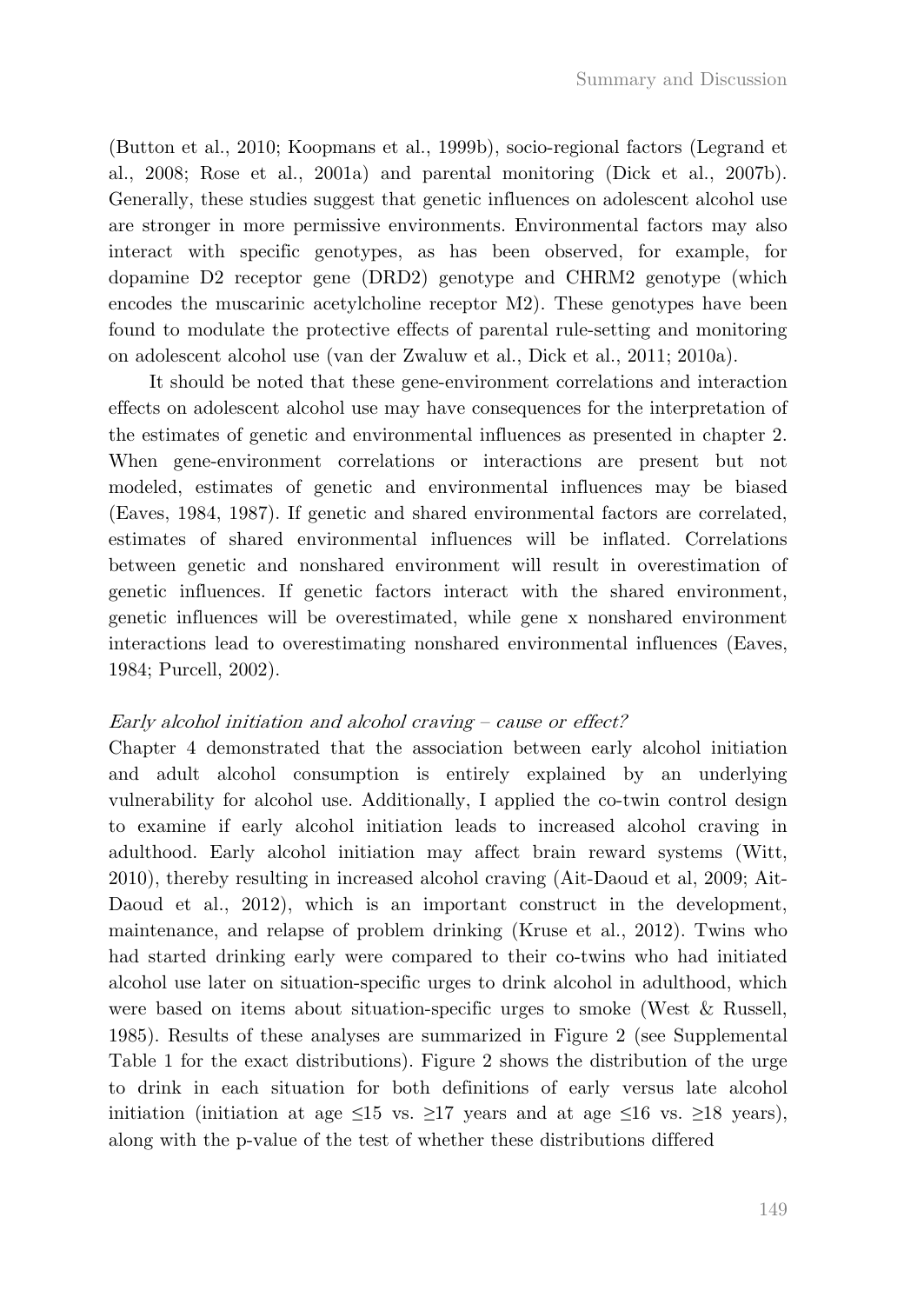## Chapter 8







## WHILE CONCENTRATING



#### DURING/AFTER DINNER



#### **WHEN RELAXING**



#### **WHEN UNDER** STRESS/PRESSURE



FIGURE 2 Situation-specific urges to drink in twins discordant for early alcohol initiation. Lifelong abstainers were excluded from the analyses. \* p-value could not be computed due to empty cells.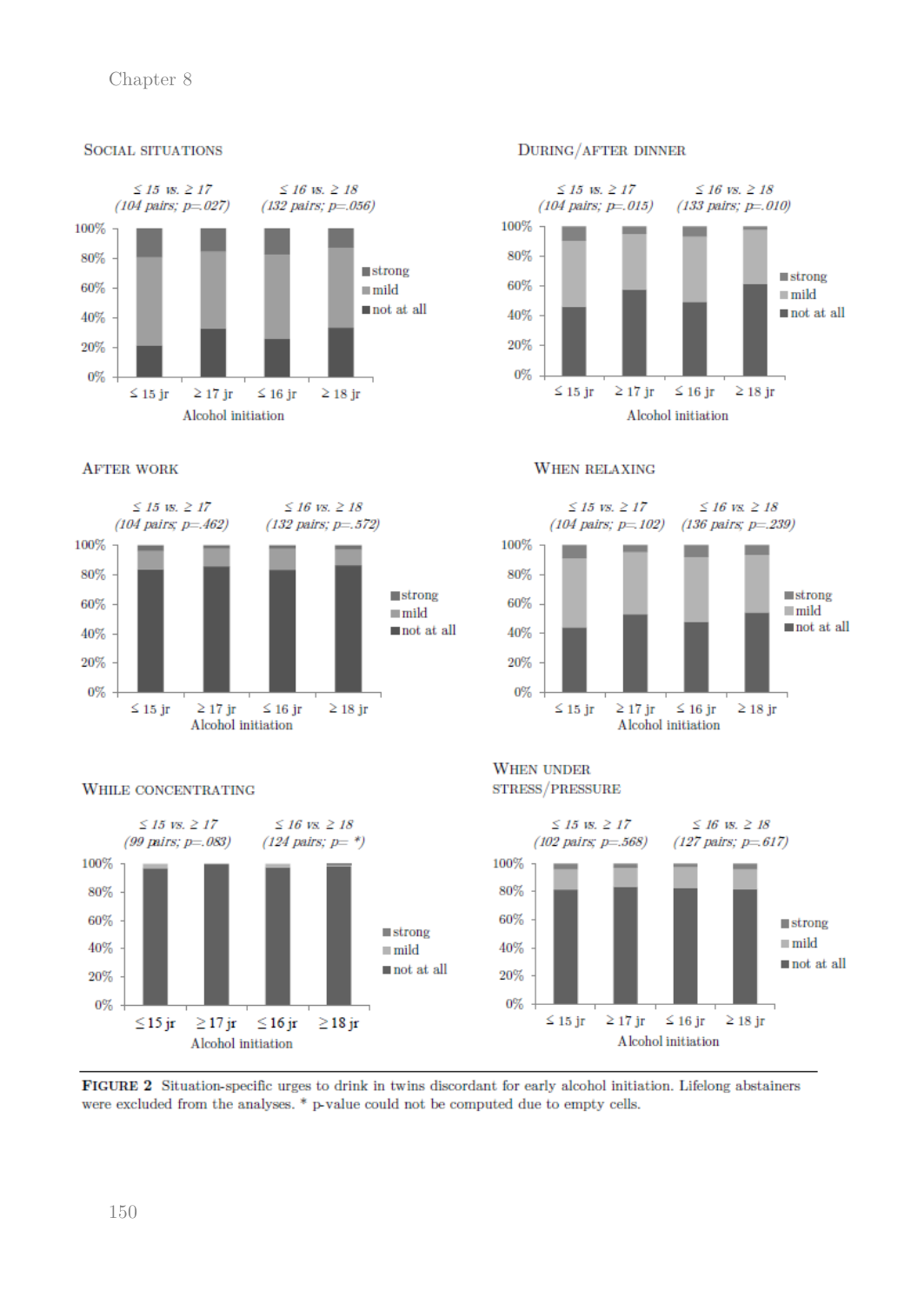between early and late initiators. Twins who had started drinking at age 16 years or younger more often experienced an urge to drink during or after dinner than their co-twins who had initiated alcohol use at age 18 years or older. Twins who started drinking at age 15 years or younger also more often reported the urge to drink at dinner than their co-twins who had started at age 17 years or older, but these differences did not reach significance  $(p=0.015; 1^{st}$  row, right figure). For the urge to drink in social situations, p-values were .027 (initiation at age  $\leq 15$  vs.  $\geq 17$  years) and .056 for initiation at age  $\leq 16$  vs.  $\geq 18$  years (1<sup>st</sup>) row, left figure). When lifelong abstainers were included in the late-initiation group (not shown in Figure 2), twins who had started drinking at age 15 or earlier more often experienced the urge to drink alcohol in social situations than their co-twins who had started drinking at age 17 years or never. When early initiation was defined as initiation at age 16 or younger versus at age 18 years or older/never, early drinkers reported more urges to drink in social situations and at dinner than the co-twins who started drinking later or never (see Supplemental Table 1).

In summary, early alcohol initiation seems to increase adult alcohol cravings in social situations and at dinner, but not in other situations. This may be explained by considering that alcohol is widely used in social situations (Anderson et al., 2012), which may include dinners, and these situations may therefore provide many alcohol-related cues, which induce alcohol craving (Kruse et al., 2012). However, it cannot be ruled out that the early initiators already experienced stronger alcohol cravings when they initiated alcohol use, in which case early alcohol initiation is not the cause of these cravings but may be the result. Data on alcohol cravings at the time of alcohol initiation can help clarify the direction of causality in these relationships.

## Twin discordance for early alcohol initiation

Mechanisms that influence early alcohol initiation are related to another interesting question, regarding which specific factors make monozygotic twins discordant for alcohol initiation. Monozygotic twins are assumed to share 100% of their genes and shared environment (e.g. Ligthart & Boomsma, 2012; Vink et al., 2007), so these factors are unlikely to have caused the discordance. As demonstrated in chapters 2 and 3, early alcohol initiation is to a large extent explained by genetic and shared environmental factors, e.g. alcohol-specific genetic risk and peer factors. Nevertheless, 14% of individual differences in alcohol initiation at age 13-15 were explained by nonshared environmental influences, and these likely contain the factors that made one twin start drinking early, and his or her co-twin later. Nonshared environmental influences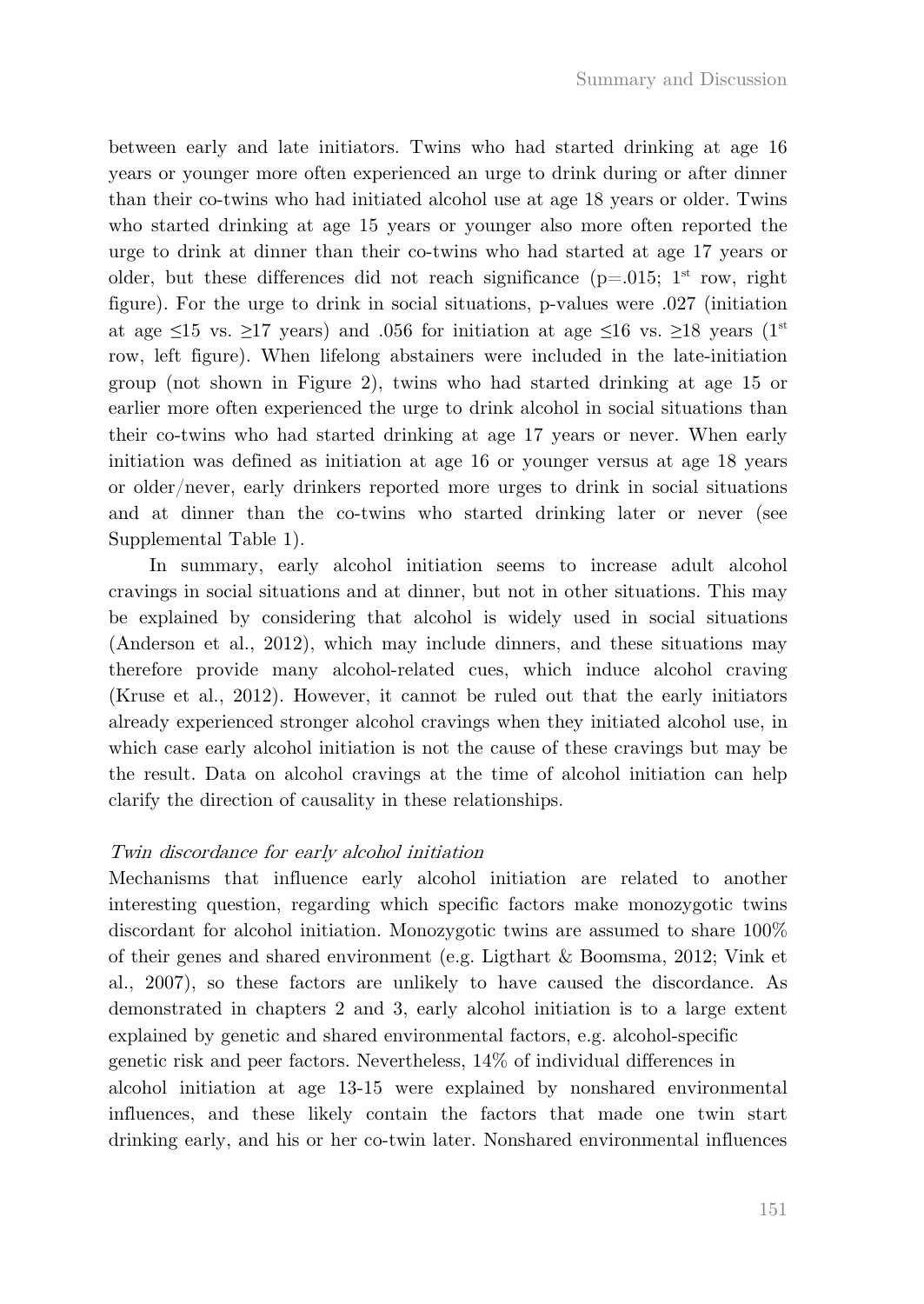on adolescent drinking may involve romantic relationships. Among 18-20 year olds, changes in relationship status were related to increases and decreases in heavy drinking (Fleming et al., 2010). However, van der Zwaluw et al. (2009) observed that the alcohol use of a partner did not prospectively predict adolescent alcohol use. To the extent that friends are not shared by members of a twin pair and do not reflect genetic influences (by means of  $r_{GE}$ ), they may be categorized as a nonshared environmental influence. This may apply in particular to dizygotic twins, who share fewer friends than monozygotic twins, and to boys, who share fewer friends than girls (Loehlin, 2010). Other predictors of alcohol initiation on which monozygotic twins may differ are school-related factors. Lower expectations for school achievement, lower levels of bonding to school, negative attitudes toward school, and lower grades are associated with early alcohol initiation (review by Donovan, 2004; Donovan and Molina, 2011). Twins may also differ in the extent to which they are exposed to alcohol advertising and promotion, which increase the risk for alcohol initiation and increased alcohol consumption during adolescence (review by Anderson et al., 2009). Media exposure, specifically alcohol consumption in movies is linked to increased prevalence of alcohol initiation, quantity of alcohol consumed, and binge drinking (reviews by Hanewinkel et al., 2012; Nunez-Smith et al., 2010). Finally, recent research has implicated epigenetic processes and copy number variations (CNVs) as possible contributors to monozygotic twin discordance, specifically in psychiatric disorders and attention problems (Ehli et al., 2012; Lin et al., 2012).

## Genetic variants and biological pathways to alcohol use

Throughout this thesis, genetic influences were inferred from patterns of familial resemblance. This raises the question which specific genetic variants are related to various forms of alcohol use. Alcohol use is likely influenced by many genetic variants with small effects, which complicates the search for risk genes (Kendler et al., 2012). Nevertheless, several genes have been confirmed as contributing to risk for alcohol use or dependence. Those that most consistently have been associated with alcohol dependence are the genes in the alcohol dehydrogenase (ADH) and aldehyde dehydrogenase (ALDH) clusters, and GABAergic genes (reviews by Agrawal et al., 2012; Kendler et al., 2012; Wang et al., 2012). Genes in the ADH and ALDH clusters are involved in alcohol metabolism. Carriers of specific variants experience facial flushing and unpleasant reactions to alcohol intake (flushing syndrome), which makes these variants protective for alcohol dependence (van Beek et al., 2010). Associations between GABAergic genes (GABRA2 and GABRB1) and alcohol use have been confirmed (Kendler et al.,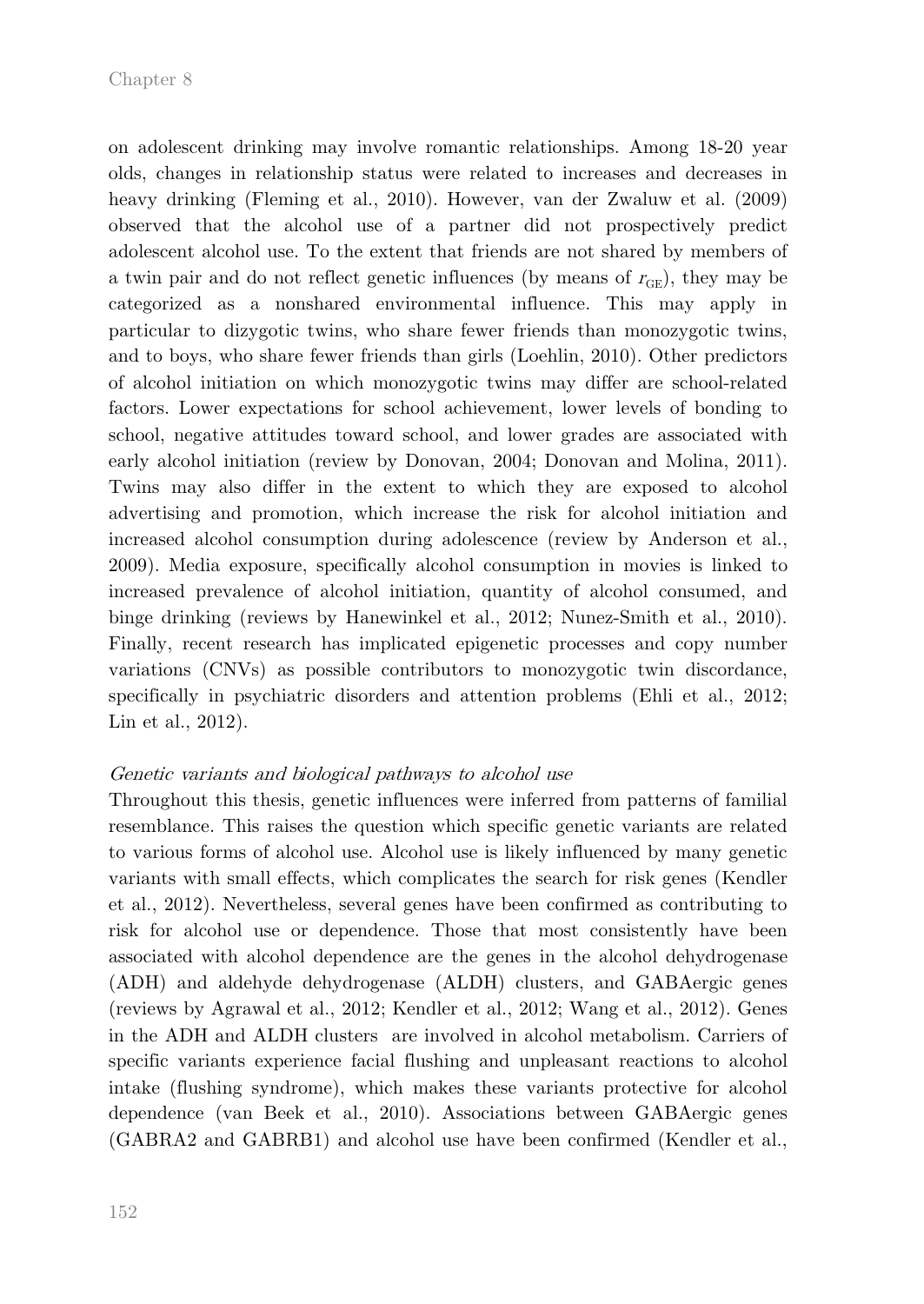2012). It is known that gamma amino butyric acid (GABA) is an important inhibitory neurotransmitter which mediates pharmacological effects of alcohol in the brain, but the functional pathways through which GABA affects alcohol use are poorly understood at present (Kendler et al., 2012; Wang et al., 2012). In a recent review, Agrawal et al. (2012) additionally noted DRD2/ANKK1 genotype as confirmed risk factors for alcohol dependence. ANKK1 is a polymorphism in the dopamine D2 receptor (DRD2) gene, that is involved in dopamine synthesis in the brain (Neville et al., 2004). A meta-analysis has related autism susceptibility candidate 2 (AUTS2) to alcohol intake. AUTS2 is expressed in dopaminergic neurons involved in reward mechanisms, and in glutamatergic and GABAergic neurons that influence impulsivity and alcohol sensitivity (Schumann et al., 2011). Other genes that have been related to alcohol use are LTBP1, which encodes latent-transforming growth factor betabinding protein 1 and is involved in alcohol metabolism; actin-filament binding protein frabin (FGD4), which is related to clustering and trafficking of  $GABA_A$ receptors (Pei et al., 2012); serotonin transporter genotype (5-HTTLPR) (Agrawal et al., 2012); PECR, which is involved in fatty acid metabolism and mainly expressed in the liver; and KCNMA1, which is related to alcohol resistance (Kendler et al., 2012).

Alcohol use in adolescence may be influenced by the same genetic variants as adult alcohol use, since over the period from adolescence (age 15 years) to adulthood (age 32 years), lifetime prevalence of symptoms of alcohol abuse/dependence are influenced by a single, stable genetic factor (van Beek et al., 2012). In addition to the genotype x environment interaction effects described in the previous section (for DRD2 and CHRM2 genotype; Dick et al., 2011; van der Zwaluw et al., 2010a), several genes have been associated specifically to alcohol use and comorbid traits in children and adolescents. These include GABRA2, COMT (catechol-O-methyltransferase valine/methionine), C1QTNF7 (C1q and tumor necrosis factor-related protein 7) (Dick et al., 2010; Dick et al., 2006), ALDH2, (Irons et al., 2012), and 5-HTTLPR (van der Zwaluw et al., 2010b).

## Implications for intervention strategies

Early patterns of alcohol use are mainly explained by shared environmental factors, and to a minor extent by genetic factors, as demonstrated in chapter 2. With increasing age, genetic factors gain in importance, while the influence of shared environment declines. This age pattern has consistently been observed across various countries (Bergen et al., 2007; Dick et al., 2007a; Hopfer et al., 2003; Kendler et al., 2008; Rose et al., 2001a). The strong influence of shared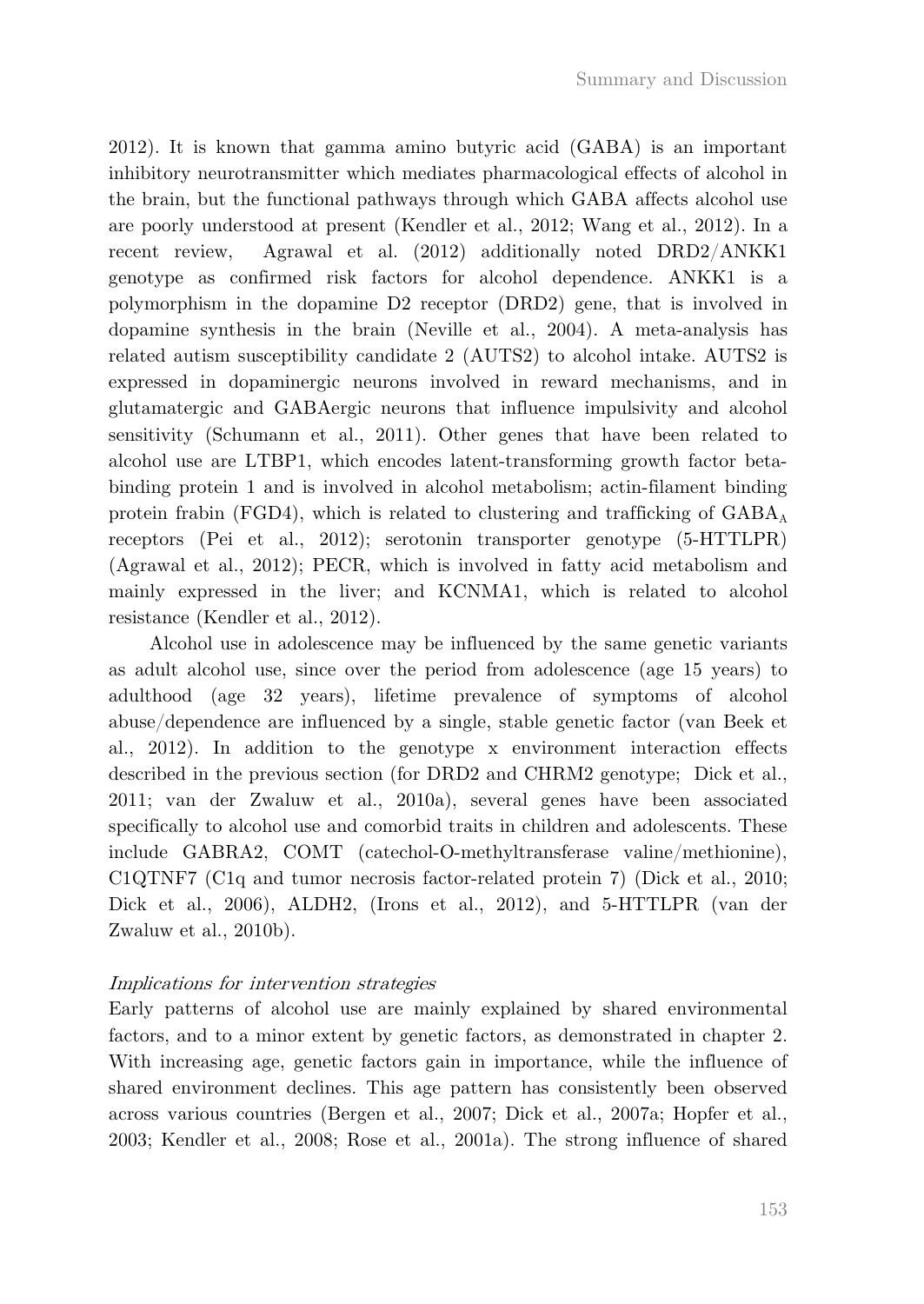environmental factors in early adolescence suggests that family-based prevention methods may be especially effective in delaying alcohol initiation and reducing alcohol consumption in that age group. A meta-analysis on family-based interventions in American samples indeed showed that such interventions significantly reduce the prevalence of alcohol initiation in adolescents under age 16 years and decrease frequency of alcohol use in that same age group. Universal family-based interventions (involving multiple families within a school) were most effective, presumably due to the additional influence of the school and peers (Smit et al., 2008).

As noted by Chun & Linakis (2012), a wide range of intervention programs reduce adolescent alcohol use, but it is unclear which programs are most efficacious. Oliva et al. (2012) published a commentary in reference to the study reported in chapter 2, in which they pointed out that the findings from that study imply that environmental interventions aimed at delaying alcohol initiation likely affect all adolescents similarly, while interventions aimed at reducing alcohol consumption in older adolescents may be most effective when targeting those at highest genetic risk for alcohol use. Such interventions to reduce alcohol consumption in older adolescents may include tailored programs such as motivational interviewing, cognitive behavioral therapy, and family therapy (review and meta-analysis by Tripodi et al., 2010).

With respect to adult alcohol consumption, the findings from chapter 4 imply that intervention methods aimed at reducing alcohol consumption in the adult population may be more effective when targeting groups at more immediate risk for problematic drinking, rather than by striving to increase age at alcohol initiation. The findings reported in chapter 5 can help identify these groups. In the Netherlands, the elderly population may be at risk for problematic drinking, which has been observed in previous years (Weingart, 2009). Currently, several programs exist to prevent depression in the elderly population (Netherlands Institute of Mental Health and Addiction, 2012), and our findings suggest it may be worthwhile to devote attention to alcohol use in this age group as well, especially among women. Other groups that may be at risk for excessive drinking are individuals who have initiated cannabis and cigarette use, the highly educated population, students, and individuals with increased financial stress. Comorbid initiation of cigarette and cannabis use suggests that genetic factors are important, since in American adults, a substantial part of this comorbidity was explained by common genetic influences (Kendler et al., 2008). High educational attainment has previously been associated with higher prevalence of alcohol use, but lower levels of heavy drinking (Savelkoul et al., 2011). However, the analyses in chapter 5 indicate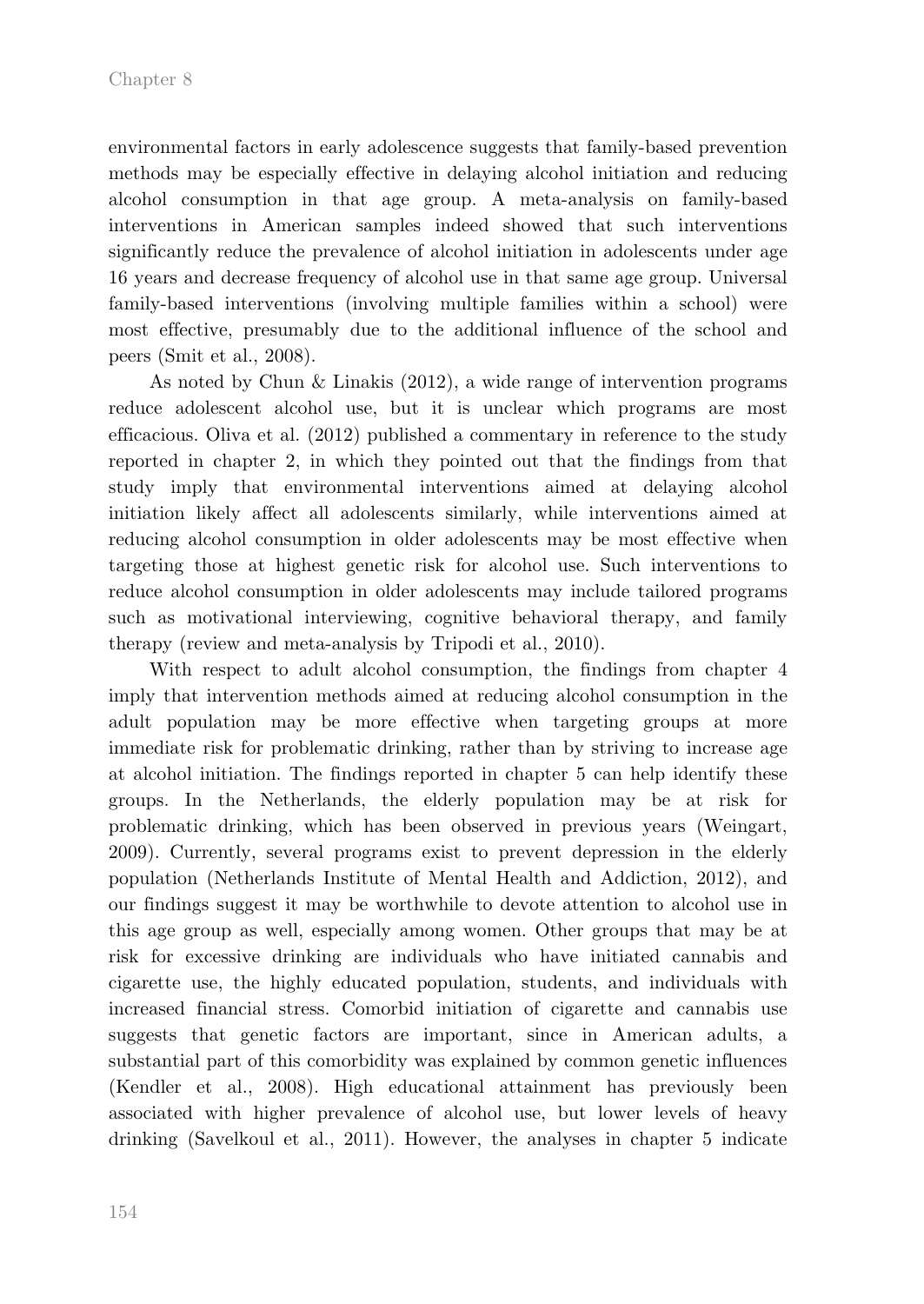that high educational attainment is also associated with increased number of intoxications and lifetime prevalence of alcohol abuse and dependence symptoms. These associations were independent of student status, which is a well-established risk factor for alcohol abuse and alcohol-related problems (Netherlands Institute on Mental Health and Addiction, 2009). Financial stress was a less pronounced predictor of alcohol use, but nevertheless was associated with higher number of alcohol intoxications and may therefore be of importance for identifying risk groups.

Weak, causal effects of prenatal tobacco exposure on offspring externalizing problems were observed in chapter 6. The discussion on whether prenatal maternal smoking and offspring problem behavior are causally related is ongoing (e.g. Thapar & Rutter, 2009). However, the importance of correlated risk factors, such as maternal psychopathology or low socioeconomic status, is widely recognized. These risk factors can be genetic or environmental in origin and explain a substantial part, and in some studies all, of the association between prenatal maternal smoking and offspring problem behavior (review by Knopik, 2009). Consequently, intervention methods aimed at reducing negative outcomes of prenatal maternal smoking may be more effective if they address such correlated risk factors, e.g. maternal psychopathology, rather than focusing solely on prenatal smoking cessation. Current interventions for smoking cessation during pregnancy include cognitive behavioral therapy, feedback on fetal health status, measurement of tobacco byproducts in the mother, financial incentives or rewards and pharmacotherapy (e.g. nicotine patches). Overall, these interventions increase smoking cessation rates by 6%, although there is substantial variation between intervention methods (review and meta-analysis by Lumley et al., 2009). Addressing correlated risk factors in such interventions may also prevent smoking relapse after birth. As observed by Lauria et al. (2012), a substantial proportion of mothers starts smoking again after giving birth (up to 32.1% within 12 months after delivery). Exposure to secondhand smoke has adverse effects on children, such as increased risk of hyperactive/inattention and externalizing problems (Kabir et al., 2011; Tiesler et al., 2011). The efficacy of interventions may be additionally increased by involving partners of pregnant women. Partner support is an important predictor of smoking cessation in pregnancy and avoiding relapse after giving birth, yet at present, most programs focus only on the mother, and do not include their partners (review by Hemsing et al., 2012).

Considering the extensive literature on associations between childhood externalizing problems and later alcohol consumption (e.g. review by Meyers & Dick, 2010), it is important to provide adequate help for children with these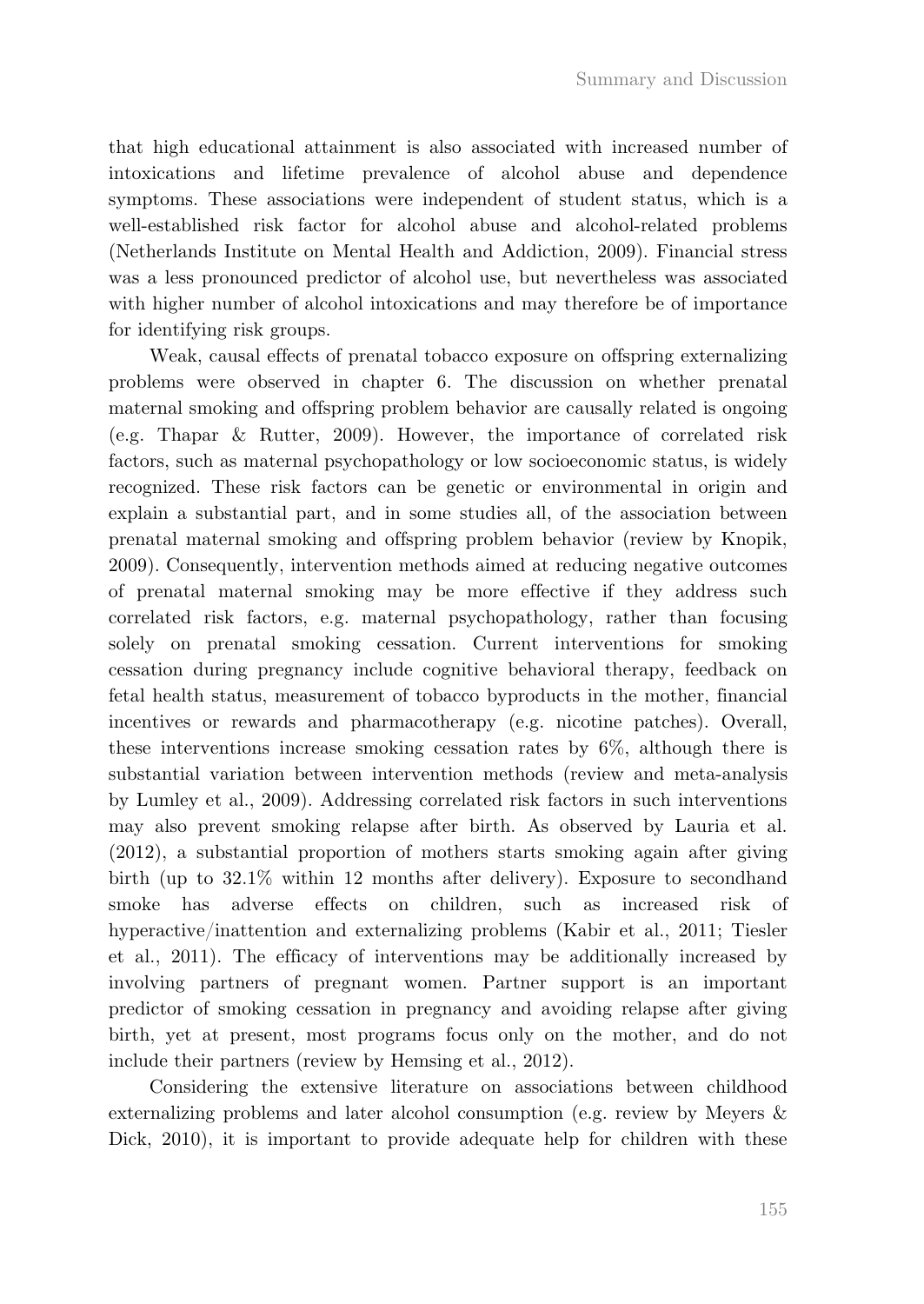problems and their families. In their commentary to the study described in chapter 2, Oliva et al. (2012) refer to the 'Communities that Care' program, which is a community-based program targeting problem behavior in children and adolescents that has been implemented in several countries, including the Netherlands (Jonkman et al., 2009). Such interventions may not only benefit children with problem behavior, but may thereby also help prevent excessive drinking and alcohol-related problems in their adult life.

## Overall conclusions

Considering the findings of this thesis, I come to the following overall conclusions:

- 1. The effectiveness of prevention and intervention campaigns for alcohol use in young adolescents in the Netherlands may be increased by taking into account that alcohol initiation and early use are predominantly related to shared environmental factors, which include family and peer-related factors, and alcohol-specific genetic risk (defined as alcohol initiation of the cotwin).
- 2. Alcohol consumption in older adolescents is more strongly influenced by genetic factors, therefore intervention programs tailored to those at highest genetic risk may be most efficacious in that age group.
- 3. Early alcohol initiation is associated with, but does not lead to significant increases in adult alcohol consumption, while it may result in increased alcohol craving in adulthood.
- 4. In the Netherlands, the population above age 65 may be at risk for problem drinking. Moreover, women consume the largest quantities of alcohol between age 55-65 years.
- 5. The most important risk factors for increased alcohol consumption in Dutch adults are high educational attainment, student status, cannabis and cigarette initiation, and to a lesser extent, financial stress. Comorbid initiation of cannabis and cigarette use indicates that genetic factors influence adult alcohol consumption.
- 6. Associations between maternal smoking during pregnancy and offspring aggressive and externalizing problems at age three are consistent with shared genetic or environmental influences and a small additional effect of prenatal tobacco exposure.
- 7. The effectiveness of intervention programs for prenatal smoking cessation may be increased by addressing correlated risk factors, and by involving partners, rather than focusing only on maternal smoking cessation during pregnancy.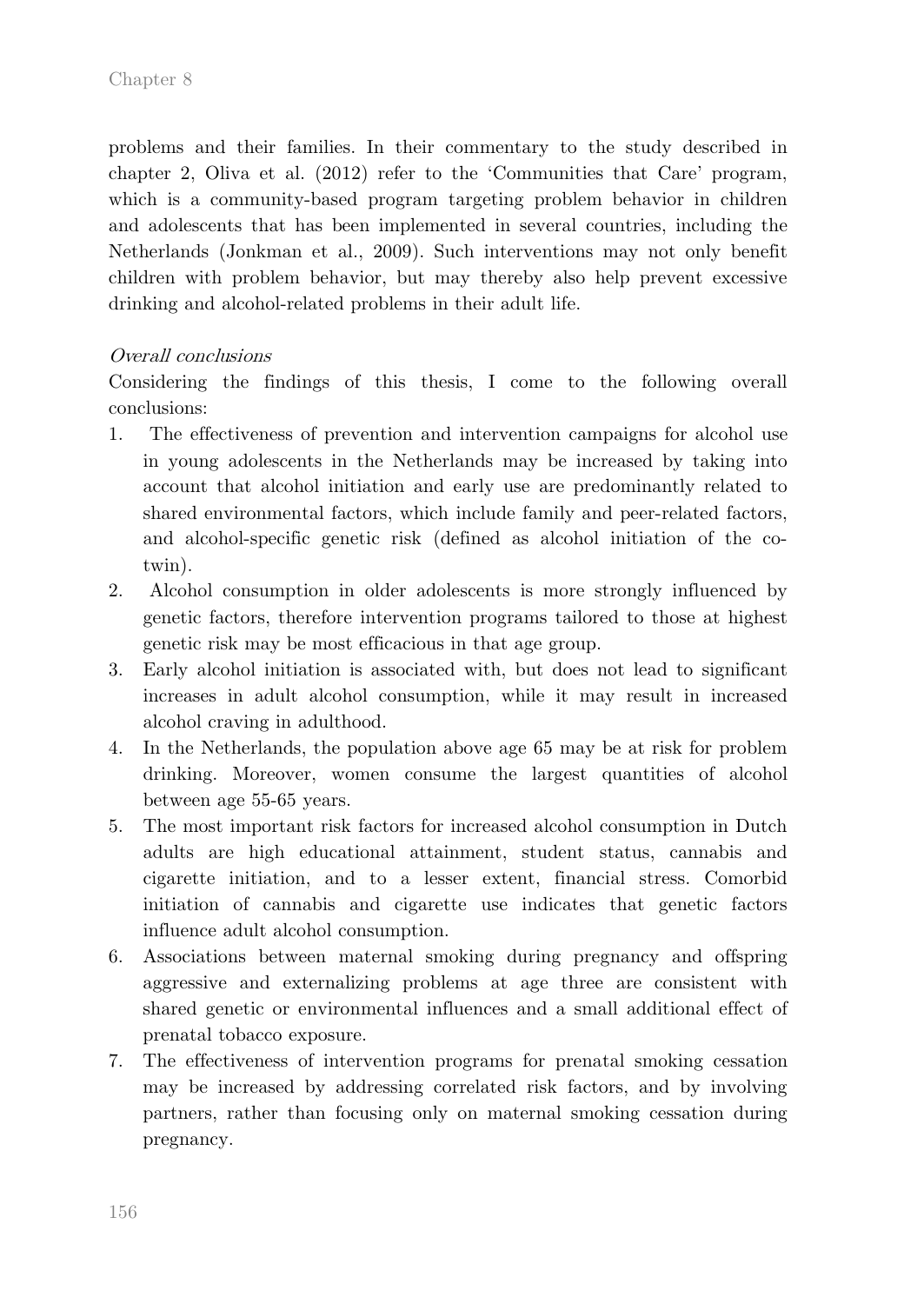## **SUPPLEMENT TO GENERAL DISCUSSION**

**TABLE 1** Distributions (percentages) of situation-specific urges to drink in MZ twins discordant for early alcohol initiation

|                            | Initiation age $\leq 15$ years vs. $\geq 17$ years |          |                                |          | Initiation age $\leq 16$ years vs. $\geq 18$ years |          |                            |         |  |
|----------------------------|----------------------------------------------------|----------|--------------------------------|----------|----------------------------------------------------|----------|----------------------------|---------|--|
| ABSTAINERS EXCLUDED        | N pairs                                            | Early    | $\text{Late}/\text{neve}$<br>r | p-value  | N pairs                                            | Early    | $\text{Late}/\text{never}$ | p-value |  |
| Social situations          |                                                    |          |                                |          |                                                    |          |                            |         |  |
| Not at all                 | 104                                                | 21.2     | 32.7                           | $.027\,$ | 132                                                | 25.8     | 33.3                       | .056    |  |
| Mild                       |                                                    | 59.6     | 51.9                           |          |                                                    | $56.8\,$ | 53.8                       |         |  |
| strong                     |                                                    | 19.2     | 15.4                           |          |                                                    | 17.4     | 12.9                       |         |  |
| During/after dinner        |                                                    |          |                                |          |                                                    |          |                            |         |  |
| Not at all                 | 104                                                | 46.2     | 57.7                           | .015     | 133                                                | 49.6     | 61.7                       | .010    |  |
| Mild                       |                                                    | 44.2     | 37.5                           |          |                                                    | 43.6     | $36.1\,$                   |         |  |
| strong                     |                                                    | $9.6\,$  | 4.8                            |          |                                                    | 6.8      | $2.3\,$                    |         |  |
| After work                 |                                                    |          |                                |          |                                                    |          |                            |         |  |
| Not at all                 | 104                                                | 83.7     | 85.6                           | .462     | 132                                                | 83.3     | 86.4                       | .572    |  |
| Mild                       |                                                    | 12.5     | 12.5                           |          |                                                    | 14.4     | 10.6                       |         |  |
| strong                     |                                                    | $3.8\,$  | 1.9                            |          |                                                    | 2.3      | $3.0\,$                    |         |  |
| When relaxing              |                                                    |          |                                |          |                                                    |          |                            |         |  |
| Not at all                 | 104                                                | 44.2     | 52.9                           | .102     | 136                                                | 47.8     | 54.4                       | .239    |  |
| Mild                       |                                                    | 47.1     | 42.3                           |          |                                                    | 44.1     | 39.0                       |         |  |
| strong                     |                                                    | 8.7      | 4.8                            |          |                                                    | $8.1\,$  | 6.6                        |         |  |
| While concentrating        |                                                    |          |                                |          |                                                    |          |                            |         |  |
| Not at all                 | 99                                                 | 97.0     | 100.0                          | $.083\,$ | 124                                                | 97.6     | 98.4                       |         |  |
| Mild                       |                                                    | $3.0\,$  | $\overline{0}$                 |          |                                                    | $2.4\,$  | $.8\,$                     |         |  |
| strong                     |                                                    | $\Omega$ | $\Omega$                       |          |                                                    | $\theta$ | .8                         |         |  |
| When under stress/pressure |                                                    |          |                                |          |                                                    |          |                            |         |  |
| Not at all                 | 102                                                | 81.4     | 83.3                           | .568     | 127                                                | 82.7     | 81.9                       | .617    |  |
| Mild                       |                                                    | 14.7     | 13.7                           |          |                                                    | 15.0     | 14.2                       |         |  |
| strong                     |                                                    | $3.9\,$  | $2.9\,$                        |          |                                                    | $2.4\,$  | $3.9\,$                    |         |  |